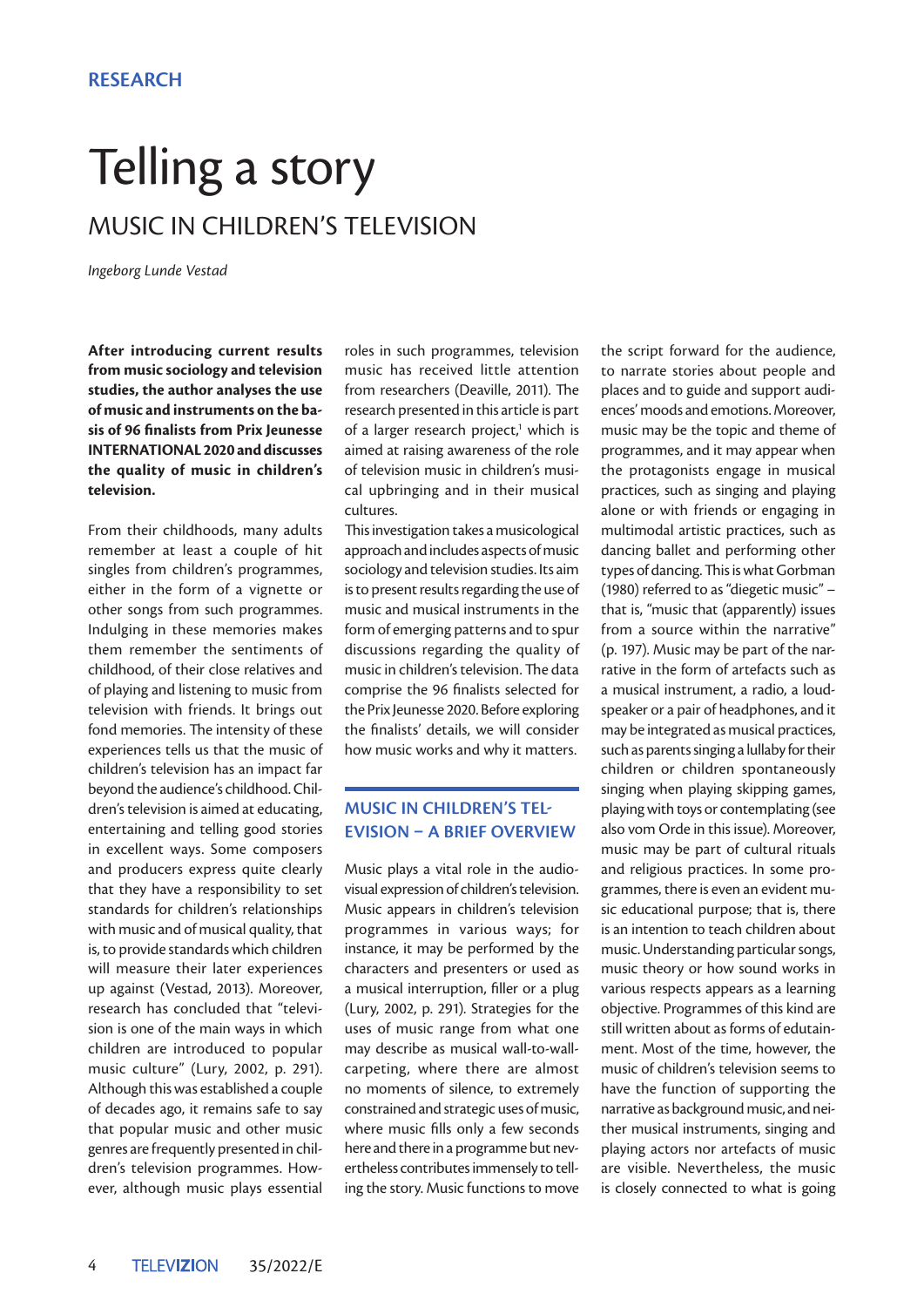#### **RESEARCH**

on visually and serves the purpose of supporting and guiding the audience's interpretations. Television is described as a "transmitter of values and cultural ideas" (Rodman, 2010, p. 4) that include values and ideas involving music. There is no doubt that the quality of children's television music is based on intuitive strength and craftmanship in applying music to various narratives. It seems safe to argue that the quality of children's television music depends on the skills, ideas and resources of producers, composers, performers, sound designers and other contributors. Moreover, there is no doubt that the craftmanship's quality involves skills in music as well as understanding cultural connotations and applying these to narratives strategically.

## **HOW DOES MUSIC WORK, AND WHY DOES MUSIC MATTER?**

Music offers children an aesthetic, cultural and functional space which is deeply rooted in the humane. It has been said that no culture exists without music, and the very first interactions between parent and child have been compared to musical improvisation, characterised by turn-taking, timing, glissandi and repetitions of short sequences. In the words of Poćwierz-Marciniak and Harciarek (2021), such interaction may be described as "a singing style with higher sound frequencies and an extended range of sounds, extended vowels, and a slow tempo" (p. 6). Dissanayake (2000) believed this relation is the origin of the arts and a basis for rituals, social bonding and cohesion.

As human beings, we have a natural capacity for music, and importantly, it involves not only the auditory senses but also our other bodily senses – receiving and processing through the kinaesthetic system (Bjørkvold, 2014). This means that hearing impairment does not entail an absolute exclusion from enjoying music.

Music is used in everyday life to support energy levels and drive for physical activities, such as aerobic classes and running, and for setting the scene and supporting moods and rituals, such as for dates, birthday celebrations and funerals. Music is used by nearly everyone as part of skilful everyday disc jockeying to support human beings in joy, pleasure and relaxation; to express, explore and cope with emotions, such as grief; and to fuel relations (DeNora, 2000). Concretely, music heard through earbuds helps people create their own spaces amid messy and noisy surroundings. Children also engage in such uses of music, and television music plays an important role (Vestad, 2013; Vestad & Dyndahl, 2017). In addition, an important aspect from a children's point of view is to re-live and further explore the narratives of children's programmes in a play mode, for instance through children's own-initiated roleplay, supported by the music of the programmes (Vestad, 2010).

From a philosophical point of view, music has been recognised as a language of emotions (Langer, 1953) and as a way that is deeply rooted in human beings of saying the things that cannot be said with words. Research has also shown that parents strongly believe that music is healthy for children's emotional training and exploration (Vestad & Dyndahl, 2020) and that children initiate role-play derived from children's television programmes and act out and try out various emotions supported by the programmes' music (Vestad, 2010). Strong empirical evidence indicates that children as young as 5 to 6 years of age can identify and mirror their emotions in the music of television programmes, which helps them sort out and come to terms with difficult emotions (Vestad, 2009; 2019). These findings are supported by music sociologist DeNora's description of music as "arguably the cultural material" par excellence "of emotion and the personal" (2000, p. 46). Based on interviews with women about their use

of music in everyday life, she argued that music functions as an aesthetic vehicle that can transport the listener from one mood to another. Her classic example of music providing energy and other positive emotions is that it can "transform" a boring task, such as scrubbing floors, into a more enjoyable one. This is exemplified by edutainment, in which music is designed to help transform the presumably boring task of learning into something fun and pleasurable.

Music speaks to the personal and subjective as well as to the social and collective. Hesmondhalgh (2013) argued that although music feels "intensely and emotionally linked to the private self" (p. 2) and is bound up with the personal and the subjective, music is also often "the basis of collective, public experiences". He stated that it "represents a remarkable meeting point of the intimate and social realms" (p. 2). Music creates the sense of who one is and who we are, working "both ways" – that is, to support individual emotions and identities and collective ones. These modes support each other and often appear simultaneously. Who I am and who we are – as well as who I am not and who we are not – are all aspects of complex identity work undertaken by individuals and groups. This work involves the cultural material presented in children's television, among other things (Vestad & Dyndahl, 2017; Vestad & Dyndahl, 2020). Music supports senses of belonging as well as acts of distinction – the feeling of being and the wish to be different from others. Research into children's everyday lives and musical parenthood shows that children's television music and the various practices in which they are involved serve important functions in bringing young children together in various forms of play. Music carries with it images, narratives and sentiments from the television programmes, and parents apply music, including music from children's television, in middleclass-oriented child rearing, which is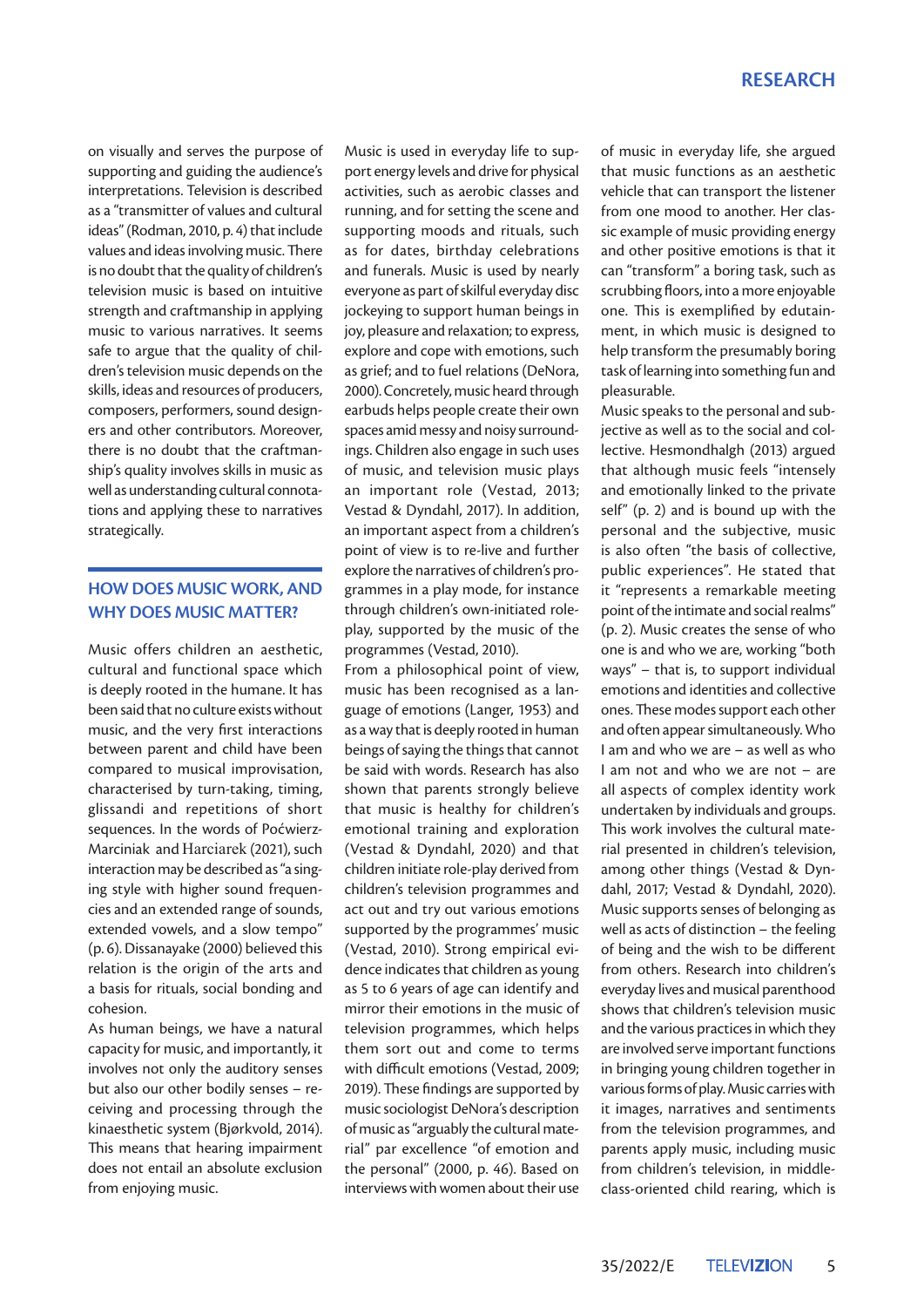## **RESEARCH**

about "resourcing" their children for their future lives and for becoming "themselves" (Vestad & Dyndahl, 2020; see also Stefansen & Aarseth, 2011).

Music gains meaning by connotation. On a personal level, where and when one hears a piece of music or a song oftentimes becomes part of the person's experience of the music. On a cultural level, classical music more readily connotes the high class, whereas rap and hip-hop often seem to connote outsiders struggling for acceptance or out-groups with their own identities. Musical conventions, such as upward movements indicating happiness and energy and downward movements indicating sadness and a lack of energy, also work to interpret meaning. Professionals working in children's television are aware of the various ways that music has meaning and can handle these complex matters in a precise way to create high-quality children's television music. However, intuitive lay knowledge about how music just fits moods, scenes and events is also important for these professionals.

#### **THE STUDY**

The analysis of the 96 PRIX JEUNESSE IN-TERNATIONAL 2020 finalists confirms that music's appearance and functions in children's programmes are indeed manifold. An obvious question arises: What kinds of music are used? Delving into this as a musicological question of genres, musical instruments and sound raises many questions because the categorisation of sound is indeed a difficult task. Generally, we know what we mean when we say, "classical", "jazz", "rock", "pop" and so on. Moreover, genres are such a powerful means for making distinctions that they can be used to explain why potential lovers are incompatible: "It's never going to work. You're Top 40 and I'm rhythm and blues", Mercedes (who is African American) in the television series Glee tells Puck (who is White; quoted from

Brackett, 2016, p. 2). On the other hand, when examining pieces of music, "the more closely one describes a genre in terms of its stylistic components, the fewer examples actually seem to fit" (ibid., p. 3). So, what seems to be an easy task of sorting and categorising genres and sound falls apart, and one ends up with almost as many categories as there are pieces of music, and one might find that many pieces fit into neither one category nor another; for instance, a song may be "too rock for country, too country for rock 'n' roll" (ibid., p. 2). Finally, categories of genres are not fixed; they change over time, and what was once considered rock may now be thought of as pop or even easy listening.

Nevertheless, it is possible – despite reservations – to find tendencies across the 96 programmes. Overall, various kinds of popular music appear as the most commonly applied sounds, but there are some significant exceptions, which will be elaborated upon in later paragraphs. For the youngest age group, what appears as children's songs are presented in popular music wrappings, and the programmes for this age group contain music which illustrates and supports the visuals by drawing auditive pictures of what is on the screen. Jingles and vignettes are common. They inspire singing along and lend themselves readily to

the role of a "container" (cf. DeNora, 2000) which carries the whole sentiment of the series, relations to the main characters and even relations to other people in the children's home and day care settings (Vestad, 2013; Vestad & Dyndahl, 2017).

#### **Category Up to 6**

A series which draws on classical music settings is *Kiri and Lou* (Kiri and Lou Limited, New Zealand, Ill. 1). The music of this series can be interpreted as having similarities with the musical qualities of "motherese" – the conversations between babies and their caretakers. It applies glissandi, rhythmic patterns and repetition, and it involves playful uses of the musical elements of rhythm, melody, harmony, timbre, dynamics, texture, and form. The musical sounds illustrate and support, as well as comment on, the protagonists' movements – their walking, jumping and so forth. The tight and clever – but nevertheless natural-appearing – relations between the visuals and the music help discover details in the narrative and underpin the – often subtle – humour. Timing is crucial for this association to work. In *Kiri and Lou*, the music and musical sounds are almost as important as the visuals, although the programme is not explicitly about music. In some sense, the balance between the visuals and



Ill. 1: *Kiri and Lou:* The relations between the visuals and the music help discover details in the narrative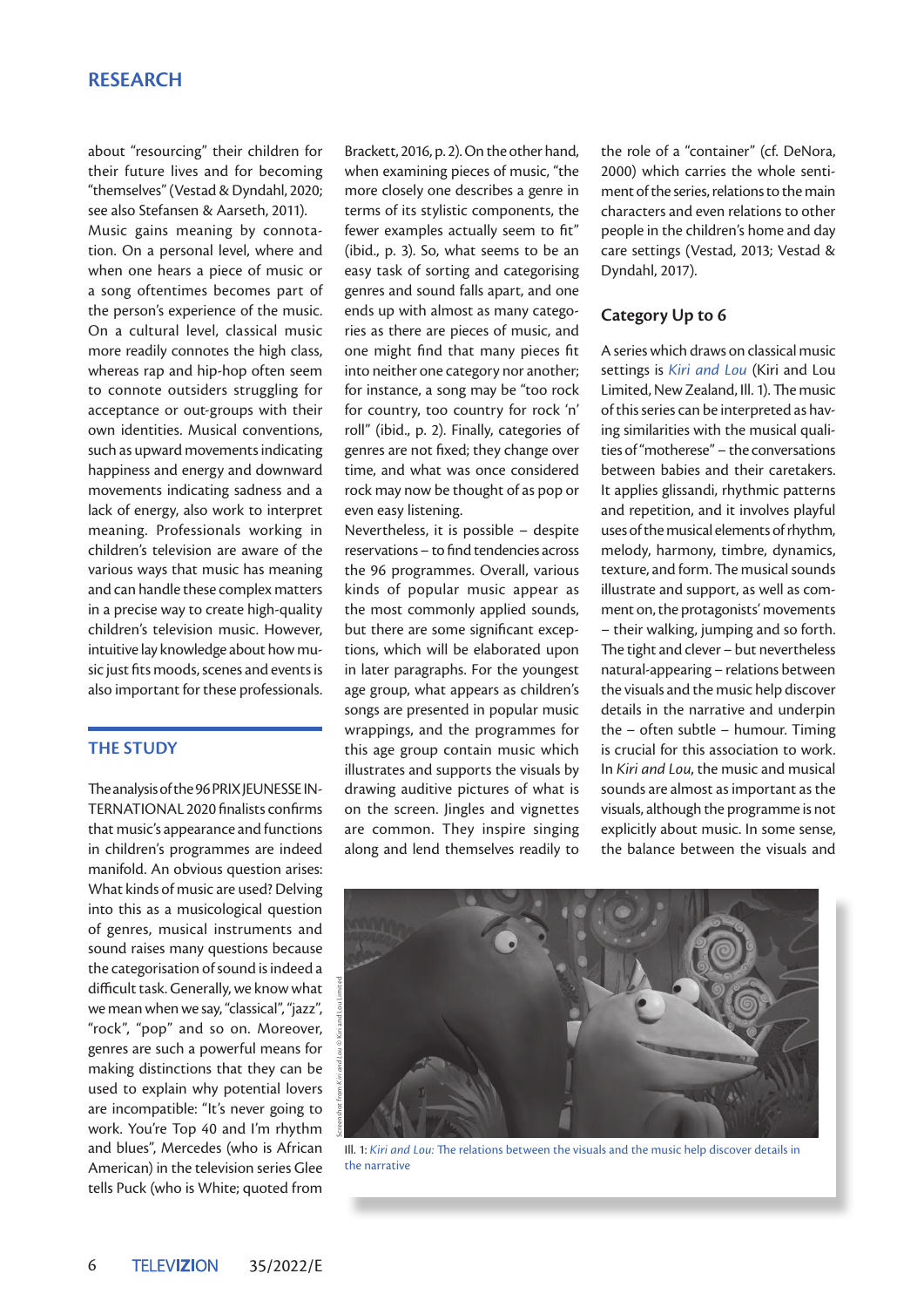### **RESEARCH**





Ill. 2: *Chika, the dog from the ghetto* applies music with clear references to the Jewish klezmer tradition

the auditive inspires a comparison to an opera or music theatre, except that the music has an illustrative character rather than that of a coherent musical work.

#### **Category 7-10**

In programmes for children 7-10 years old, popular music to a larger extent resembles the music of youth culture. Overall, the music in this category supports and brings out larger emotions, especially in the fiction subcategory, featuring more vivid emotional contrasts than those in the programmes aimed at the youngest age group. Although popular music is the most prominent genre, classical music and other genres are also represented.

2 programmes that distinguish themselves from the others in terms of their uses of music are *Chika, the dog from the ghetto* (ZDF, Germany, lll. 2) and *The star of Andra and Tati* (Rai, Italy). To support the programmes narratives of the Jews sufferings during World War II, seen from the point of view of children, they both apply music with clear references to the Jewish klezmer tradition. In *Chika, the dog from the ghetto* the fiddle is prominent. The klezmer tradition is of Eastern European and Jewish origin, and the music was originally used for dancing at weddings and other types of celebrations. The typical musical instruments of the tradition

telling the story, and not least to display a variety of sentiments connected to the protagonist's life, despite the grave overall situation. The klezmer tradition includes faster, energetic music as well as melancholic parts. The melancholic fiddle, in particular, illustrates grief and sadness of the boy losing his dog to the German soldiers. As the German soldiers knock on the protagonists' door, the music ends abruptly in a deep brass tone, which enhances the experience of danger. In *The star of Andra and Tati* (Ill. 3) the use of musical layers is extensive, so that the music draws an auditive picture of the simultaneously appearing marching soldiers and the Jews' suffering: The decisive, insisting and forceful snare drums form a layer underneath

are woodwinds, strings – the klezmer fiddle is particularly famous –, brass, rhythm instruments and cimbalom. The constellation of instruments lends itself easily to support a variety of sentiments, and contributes profoundly to

the melancholic violin. Moreover, for a grown-up audience the violin and the other instruments in some parts connotates the sentiment of a requiem – music in remembrance of the dead – and also the main musical theme of the Oscar winning soundtrack of *Schindler's list* (1993) including the principal theme of the movie: *I could have done more*. The experience of the music of these children's programmes is for a grow-up influenced by the narrative and the visuals of each programme, but inadvertently also by knowing about the history and the sufferings of the Jews. This is an example of an intimate meeting point (cf. Hesmondhalgh, 2013) between individual narrative and the story of a whole people.

#### **Category 11-15**

The category for children aged 11-15 years provides a broader variety of distinct genres, including subgenres within the popular music genre, but features less variety in musical instruments. However, this finding must be taken with some caution because there are far fewer programmes in this category than in the other categories. Although the kinds of music which appear most often across the programmes are popular music genres and electronic music of various kinds, orchestral music and music involv-



Ill. 3: In *The star of Andra and Tati* the music draws an auditive picture of the simultaneously appearing marching soldiers and the Jews' suffering